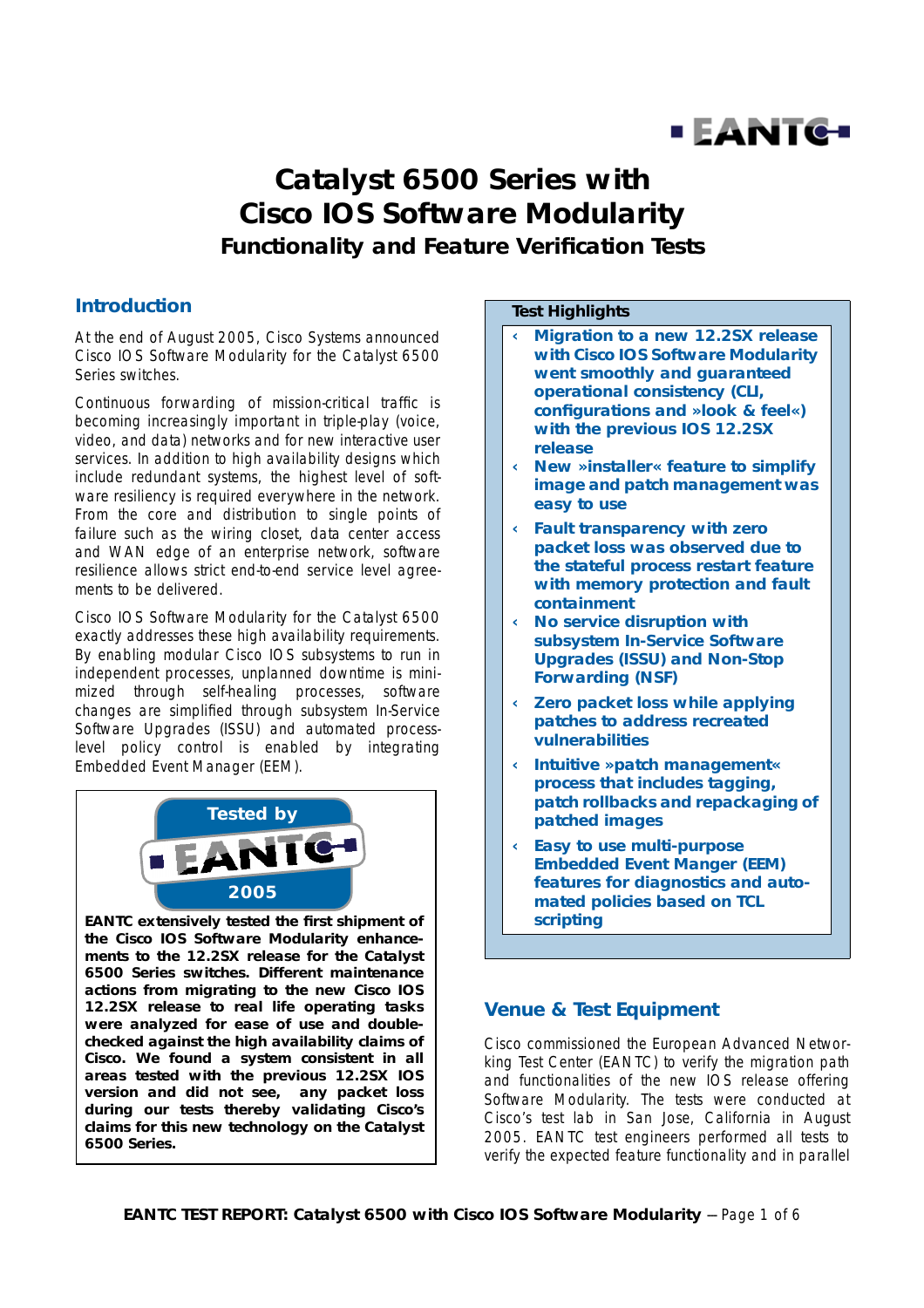



continuous control and data plane traffic forwarding. The testing environment included Spirent's SmartBits load generator in combination with TeraRouting Tester software.

**Catalyst 6500 with Cisco IOS Sofware Modularity**

# **General Test Setup and Methodology**

The test bed, seen in the following graph, consisted of three Cisco Catalyst 6504-E chassis. One was our DUT (device under test) and the other two 6500s were used to provide NSF (Non-Stop Forwarding) awareness in the test bed. At the start of the test all three devices ran Cisco IOS Version 12.2(18)SXE2 which is generally available on Cisco Connection Online (CCO). During the test, the DUT was upgraded to a pre-FCS (First Customer Shipment) release of 12.2(18)SXF1, the first release for the Catalyst 6500 series planned to offer Cisco IOS Software Modularity.



**Logical Test Setup**

Switch 1 represented the service provider edge, receiving 180,000 E-BGP routes from the SmartBits load generator. Switch 3 represented an enterprise Catalyst 6500 switch and was fed by the SmartBits with 10,000 OSPF routes. The DUT (Switch 2), configured between these two switches and set up for BGP and for OSPF, held a total of 190,000 routes. By setting up full-meshed traffic between the announced routes, the test bed forwarded a total of 3.6 million different flows. Two GigabitEthernet ports were used and a load of 95% was configured bi-directionally to allow for the exchange of control plane traffic, resulting in the DUT forwarding in total 2.828 million 64 Bytes frames per second in each direction. These reference streams showed no packet loss and 21.2 µs average end-to-end latency.

The detailed configuration of the test bed was:

Switch1:

- **•** Supervisor Engine 720 with Policy Feature Card (PFC) 3B
- **•** 24 port 1GbE SFP, WS-X6724-SFP, with a Centralized Forwarding Card, WS-F6700-CFC

Switch 2:

- **•** Supervisor Engine 720 with Policy Feature Card (PFC) 3BXL
- **•** 16 port 1GbE GBIC, WS-X6516A-GBIC, and a 48 port 10/100 Mb RJ45, WS-X6348-RJ-45

Switch 3:

- **•** Supervisor Engine 720 with Policy Feature Card (PFC) 3A
- **•** 24 port 1GbE SFP, WS-X6724-SFP, with a Centralized Forwarding Card, WS-F6700-CFC



**Physical Test Setup in the Cisco Labs**

**EANTC TEST REPORT: Catalyst 6500 with Cisco IOS Software Modularity** -- Page 2 of 6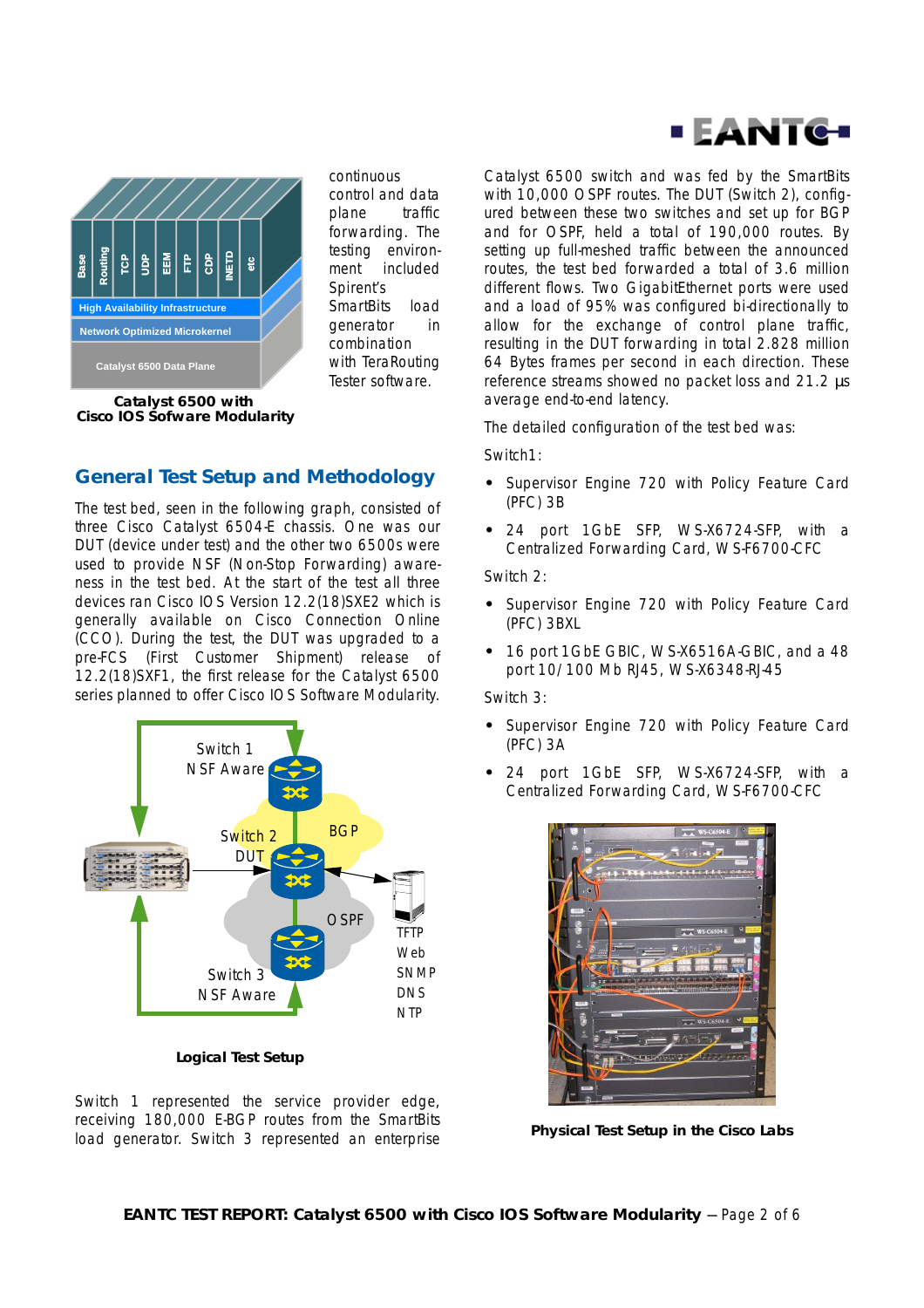

### **1)Migration to IOS with Software Modularity**

#### **Test Highlights**

- Seamless migration to the new 12.2SX release with Cisco IOS Software Modularity
- ‹ Consistency with previous Cisco IOS versions (CLI, configurations and »look & feel«)
- Easy to use »installer« feature

#### **Test Objective**

The aim of this test was

- **•** to show the seamless migration path from a previous release to a new Cisco IOS release with Software Modularity,
- **•** to verify CLI (command line interface) and configuration consistency of the new software release,
- **•** to present the »installer« feature, which is used for new operations of Cisco IOS with Software Modularity and
- **•** to show the new Cisco IOS enhancements in the form of modularized run-time processes.

#### **Test Methodology**

We started this test by downloading the new software via FTP to the Supervisor Engine of the DUT. After reconfiguring the bootstring to point to the new image, the DUT was reloaded to run the new Cisco IOS in the well known 'binary' mode, which is a single image that is not expanded into a file system. At this time, a first verification of the DUT configuration and CLI consistency was done.

In order to be able to apply patches to software subsystems, we then changed from the »binary« to the »installed« mode configuration. In the »installed« mode, the system runs from a file system, either »bootdisk:« or »disk0/1:«. By using some »show« commands (e.g. »show install running« or »show install disk0:/sys«) we verified the new installation environment.

**switch-2(DUT)#sh install running Software running on card installed at location s72033\_rp - Slot 1 :**

```
B/P C State Filename
--- - -------- --------
 B Active disk0:/sys/s72033_rp/base/
DRACO2_MP
```
**Software running on card installed at location s72033 - Slot 1 : B/P C State Filename --- - -------- -------- B Active disk0:/sys/s72033/base/s72033 adventerprisek9-vm(12.2(20050810:214544)) LEGEND: -------: B/P' - (B)ase image or (P)atch 'C' - (C)ommitted Pruned - This file has been pruned from the system Active - This file is active in the system PendInst - This file is set to be made available to run on the system after next activation. PendRoll - This file is set to be rolled back after next activation. InstPRel - This file will run on the system after next reload RollPRel - This file will be removed from the system after next reload RPRPndIn - This file is both rolled back pending a reload, and pending installation. On reload, this file will not run and will move to PendInst state. If 'install activate' is done before reload, pending removal and install cancel each other and file simply remains active IPRPndRo - This file is both installed pending a reload, and pending rollback. If the card reloads, it will be active on the system pending a rollback. If 'install activate' is done before a reload, the pending install and removal with cancel each other and the file will simply be removed**

To analyze the new process architecture, we issued commands which were enhanced compared to the previous Cisco IOS release, like »show process« and »show process cpu«, and we observed more than 20 modular processes.

During the different stages of these first tests, like downloading or installing the OS, we verified the packet forwarding performance to show zero packet loss and no increase in latency.

#### **EANTC Test Analysis**

As expected, only a few small steps were necessary to migrate to the new 12.2SX release with Cisco IOS Software Modularity on the Catalyst 6500. The tested Cisco IOS software came up with the same look & feel (CLI) as the previous Cisco IOS version and the switch configuration remained exactly the same during this change (apart from the boot string). With the exception of the system restart to load the new image, no packet loss or increased latency could be observed.

**EANTC TEST REPORT: Catalyst 6500 with Cisco IOS Software Modularity** -- Page 3 of 6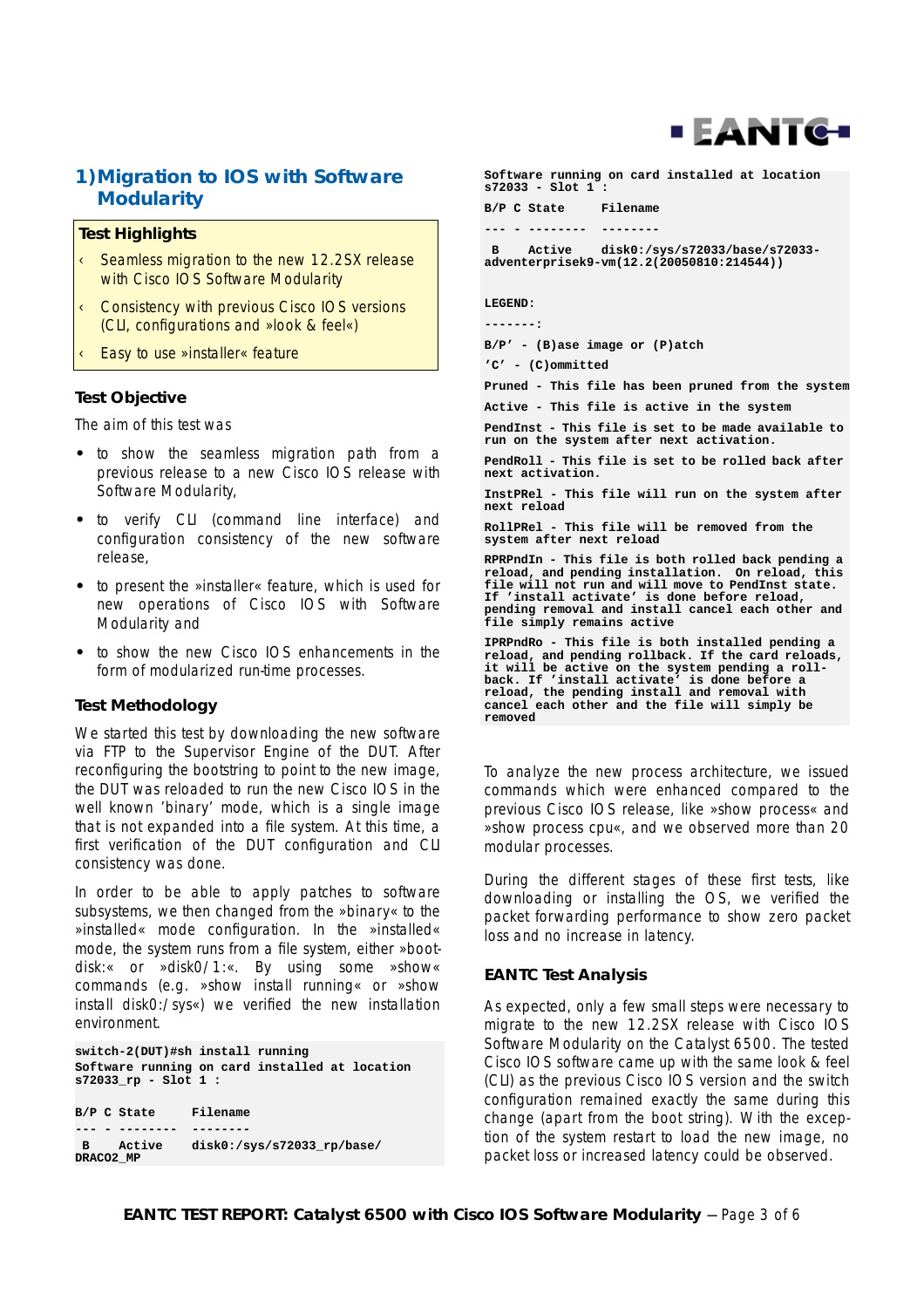

# **2) Restarting Processes and Showing NSF Functionality**

### **Test Highlights**

‹ No out-of-service times during a routing process restart with memory protection, fault containment and transparency, and Non-Stop-Forwarding

### **Test Objective**

The aim of this test was to show that modular processes like the routing process, covering BGP and all IGPs such as OSPF, can be restarted without packet loss in the data plane.

### **Test Methodology**

As a precondition of this test, the BGP and OSPF neighbors of the DUT had to be aware of the NSF protocol, avoiding route flaps due to the failing adjacency.

Before and after the manual restart of the routing process »iprouting.iosproc«, we observed the detailed process status with the »show process detail iprouting.iosproc«. In parallel to the process restart, we sent the reference test traffic to observe correct NSF functionality.

| switch-2(DUT)#sh processes detailed<br>iprouting.iosproc |                                                                          |                          |  |
|----------------------------------------------------------|--------------------------------------------------------------------------|--------------------------|--|
|                                                          | Job Id: 69                                                               |                          |  |
|                                                          | PID: 24619                                                               |                          |  |
|                                                          | Executable name:                                                         | iprouting.iosproc        |  |
|                                                          | Executable Path:                                                         | sbin/iprouting.iosproc   |  |
|                                                          | Instance ID: 1                                                           |                          |  |
|                                                          | Respawn: ON                                                              |                          |  |
|                                                          | Respawn count: 1                                                         |                          |  |
|                                                          | Respawn since last patch:<br>1                                           |                          |  |
|                                                          | Max. spawns per minute:                                                  | 30                       |  |
|                                                          | Last started:                                                            | Thu Aug 18 17:11:32 2005 |  |
|                                                          | Process state:                                                           | Run                      |  |
|                                                          | Feature name:                                                            | iprouting                |  |
|                                                          | Core:                                                                    | SHAREDMEM MAINMEM        |  |
|                                                          | Max. core: 0                                                             |                          |  |
|                                                          | Level: 100                                                               |                          |  |
|                                                          | Mandatory: ON                                                            |                          |  |
|                                                          | Last restart userid:                                                     |                          |  |
|                                                          | Related Processes:                                                       |                          |  |
|                                                          | TID Stack pri state<br>PID<br>HR:MM:SS:MSEC FLAGS<br><b>NAME</b>         | Blked                    |  |
|                                                          | 32K 10 Receive<br>24619<br>1<br>0:00:13:0248 00000000 iprouting.iospro   | ı                        |  |
|                                                          | 32K 10 Receive<br>24619<br>2<br>0:00:00:0000 00000000 iprouting.iospro   | ı                        |  |
|                                                          | 24619<br>32K 10 Receive<br>3<br>0:00:26:0344 00000000 iprouting.iospro   |                          |  |
|                                                          | 24619<br>32K 11 Nanosleep<br>4<br>0:00:00:0000 00000000 iprouting.iospro |                          |  |
|                                                          | 32K 10 Receive<br>24619<br>5<br>0:00:35:0248 00000000 iprouting.iospro   | п.                       |  |
|                                                          | 32K 10 Receive<br>24619 6<br>0:00:00:0000 00000000 iprouting.iospro      | 1                        |  |
|                                                          |                                                                          |                          |  |

### **EANTC Test Analysis**

As expected, we observed no packet loss during the process restart. As the following diagram shows, the average end-to-end latency was 21.2 µs with a variation of only 1.5 µs for a brief period of less than 5 seconds while the hardware tables were updated with newly calculated routes.



**Forwarding Performance Results during Restart of Routing Process**

### **3) Subsystem ISSU, Rollback and Repackaging**

#### **Test Highlights**

- ‹ Zero packet loss while forcing a restart of the routing or TCP processes
- ‹ Zero packet loss while patching the known recreated vulnerabilities
- ‹ Intuitive »patch management« including tagging, rollbacks and repackaging

### **Test Objective**

The aim of this test was to show that two known vulnerabilities re-inserted into the Cisco IOS image with Software Modularity, which were exploited and lead to a restart of the affected processes, did not lead to any out-of-service times. Also a restart of processes after installing a patch to fix the vulnerability should not lead to any packet loss or increased latency.

Further, this test should show how process status information could be verified, how the installation and activation of patches works and how tag information for patches are configured. The last step of this test should verify the rollback to a specific patch tag and the repackaging feature including a re-installation of the repackage image afterwards.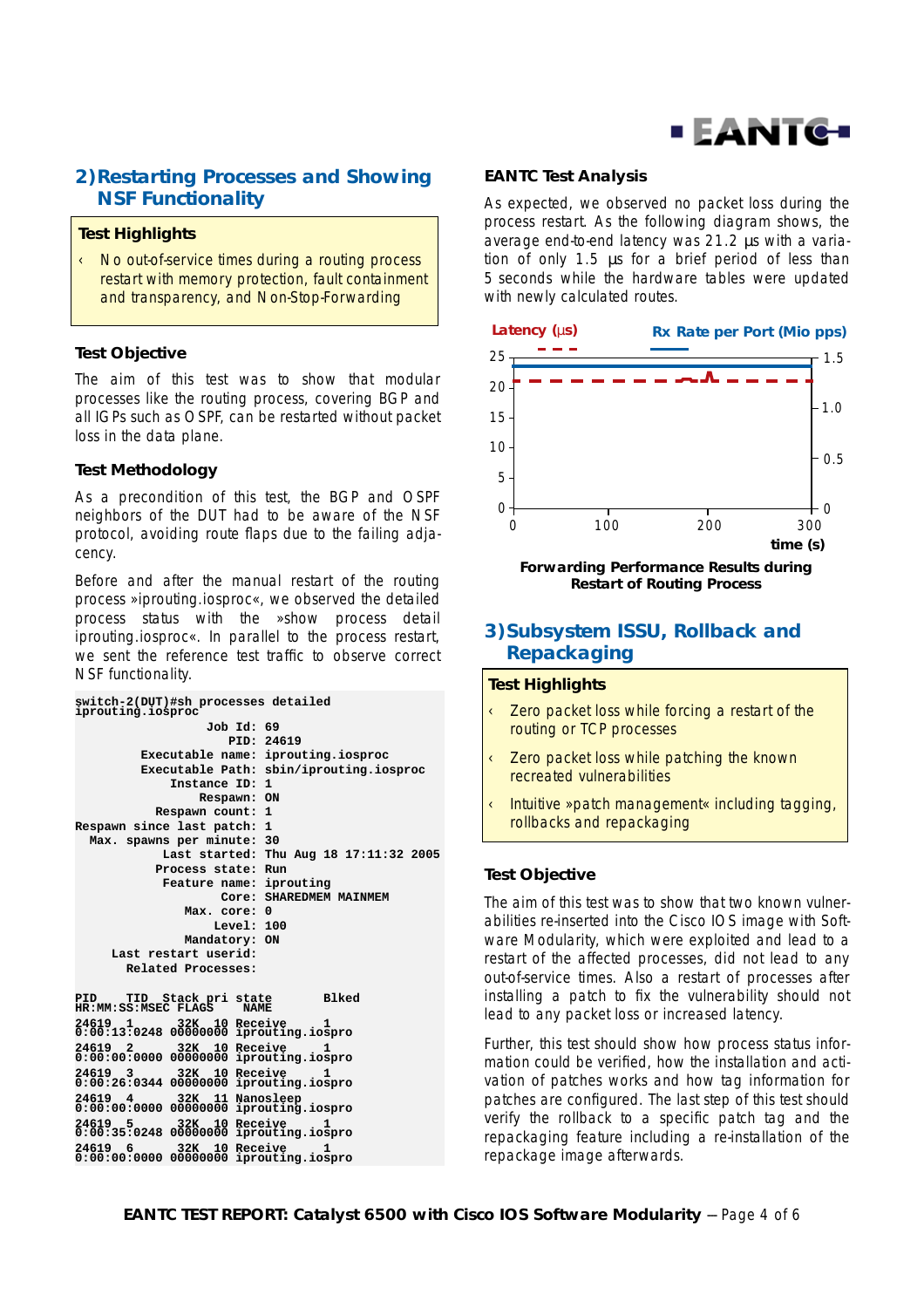

### **Test Methodology**

To run these tests, we chose a total of three different patches, two of them fixed security vulnerabilities that had previously been corrected by Cisco but were recreated for test purposes (see www.cisco.com/go/ psirt) and one changed the output of the »show cdp neighbor« command.

The first re-created vulnerability we tested is described as Cisco IOS Malformed OSPF Packet Causes Reload under the document-ID 61365. Here a malformed OSPF packet caused the routing process to crash.

The second re-created vulnerability we tested is described as TCP Vulnerabilities in Multiple IOS-Based Cisco Products under document-ID 50960. A TCP reset packet with matching source and destination addresses and ports and a sequence number within a certain range would bring down a TCP session.

The image we used for the test was modified by Cisco engineers to intentionally include the two known vulnerabilities. In a first test we verified the existence of the vulnerabilities and proved that they showed the expected bahavior. Then we applied the recommended patches and restarted the appropriate IOS processes to verify that the vulnerabilities were fixed. For the CDP patch we verified the different output of the command, which showed an additional line stating that the process was now patched.

After each single test for a patch, we specified a tag, which is a system snapshot in time, providing information about the base image and patch level at a certain time of the patching history.

**switch-2(DUT)#sh install tag run**

| Tags defined over software running on location s72033_rp - Slot 1 : |            |  |                          |  |  |
|---------------------------------------------------------------------|------------|--|--------------------------|--|--|
| Tagname                                                             | # of Files |  | Date Committed           |  |  |
|                                                                     |            |  |                          |  |  |
| OSPF-patched<br>$\overline{\phantom{a}}$                            |            |  | 14:16:56 PDT Aug 18 2005 |  |  |
| TCP-patch                                                           | 3          |  | 15:37:09 PDT Aug 18 2005 |  |  |
| Tags defined over software running on location<br>s72033 - Slot 1 : |            |  |                          |  |  |
|                                                                     |            |  |                          |  |  |
| Tagname                                                             | # of Files |  | Date Committed           |  |  |
|                                                                     |            |  |                          |  |  |
| OSPF-patched                                                        | - 2        |  | 14:16:56 PDT Aug 18 2005 |  |  |

At the end of the three patch tests, we rolled-back one step in the patching history using the previously configured tag information.

For the resulting base and patch level, we applied the »repackage« feature which merges the base image with all active patches and tags currently on the system including the patch history into a single binary file to allow simplified image distribution.

Finally we re-installed the repackaged image to »disk0:/newsys«. After we activated the CDP patch again to this file system, we changed the boot variable to point to »disk0:/newsys« and reloaded the system. This way we verified a) that the repackaged image was consistent and b) that patching can also be done on non-active systems.

#### **EANTC Test Analysis**

During the single test steps

- **•** exploiting the re-created vulnerability,
- **•** patching the image,
- **•** proving that the re-created vulnerability was fixed by a patch,
- **•** doing the rollback and
- **•** repackaging the image,

we verified that we observe zero packet loss and no increase in latency for our reference test streams.

### **4) Embedded Event Manager (EEM) Functionality**

#### **Test Highlights**

Easy to use multi-purpose Embedded Event Manger (EEM) features for diagnostics and automated policies based on TCL scripting

#### **Test Objective**

The aim of this test was to show the features of integrating predefined and custom TCL scripting into the Embedded Event Manager.

#### **Test Methodology**

We chose two examples to show the integration of TCL scripts, a) a pre-defined script for the generation of event reports and b) a custom »pingcheck« script, which was designed to verify the reachability of a certain IP address and notify an administrator via email of any reachability status changes.

We first configured necessary environment variables. Since the report generator would send all information to a general web server, we needed to configure the server's URL. For the »pingcheck« script, we had to configure the IP address to ping and the address of the e-mail server. To start the scripts, we registered the respective EEM policies by binding the TCL script to the EEM.